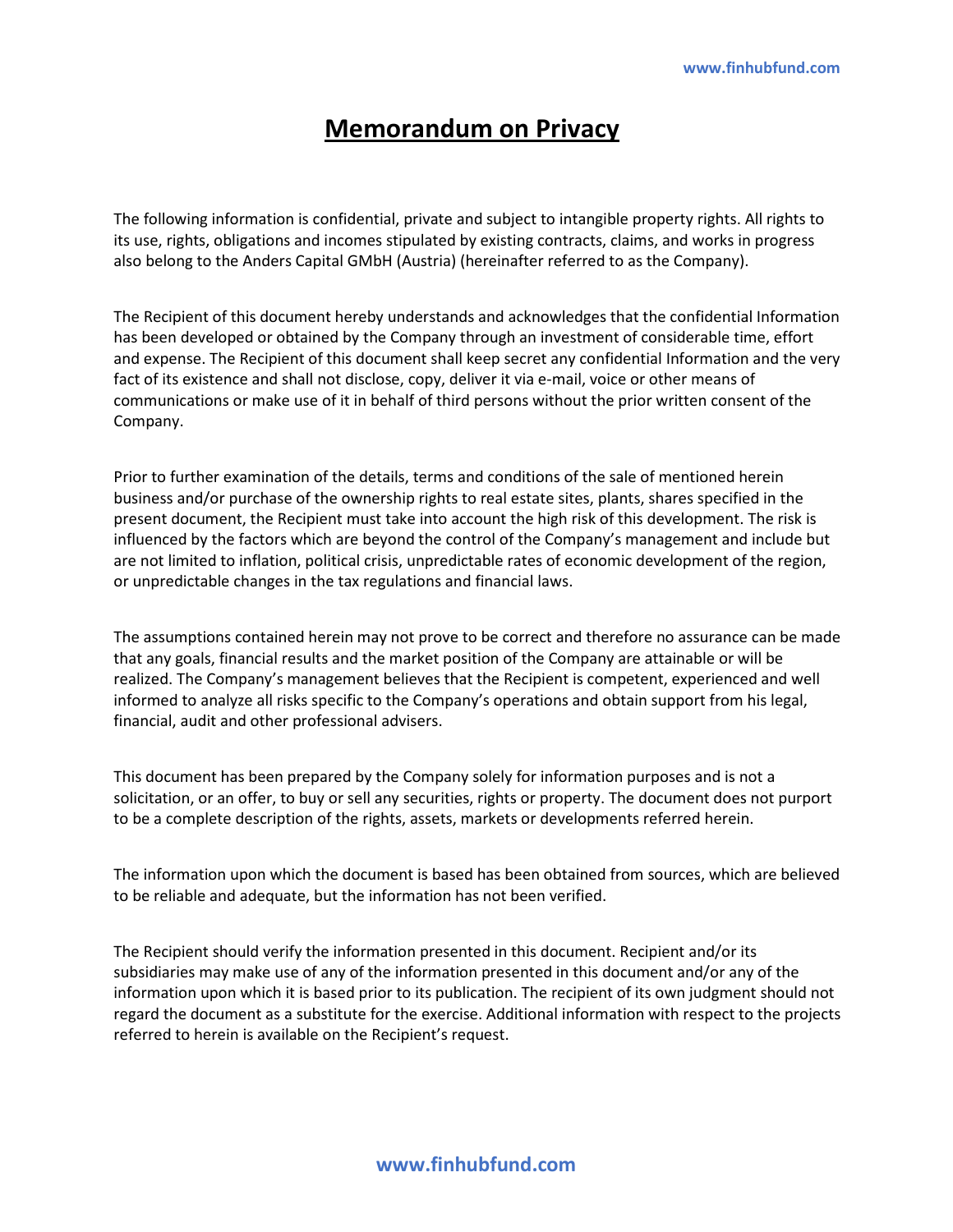# **Privacy Policy**

## **1. Name and contact details of the controller**

This data protection information applies to data processing by:

FINHUB CAPITAL FUND S.C.Sp. (Luxembourg) Company nr. B246268 26, Boulevard Royal Luxembourg, 2449 Luxembourg Phone: +352 20331445 E-Mail: [info@finhubfund.com](mailto:info@finhubfund.com)

## **2. Collection and storage of personal data as well as the nature and purpose of theiruse**

a) When the website is visited

When you visit our website [www.finhubfund.com, t](http://www.finhubfund.com/)he browser used on your end device automatically sends information to our website server, where it is stored temporarily in a log file. The following information is collected as part of this, without any action on your part, and stored until automatic deletion:

- The IP address of the computer accessing the website,
- The date and time of access,
- The name and URL of the retrieved file,
- The website from which access was made (referrer URL),
- The browser used and, where applicable, your computer's operating system as well as the name of your access provider.

We process the mentioned data for the following purposes: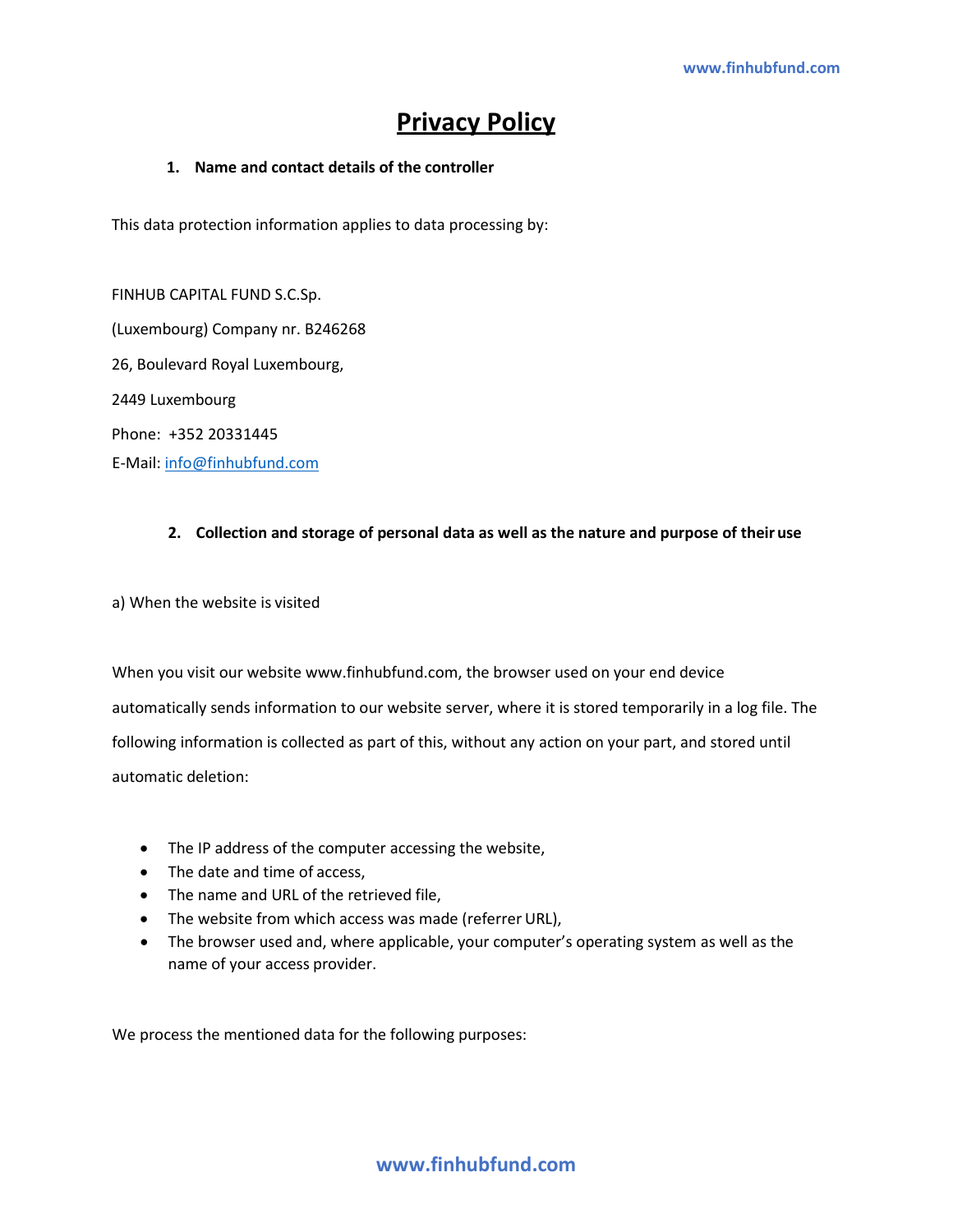- To ensure the straightforward establishment of a connection to the website,
- To ensure ease-of-use of our website,
- To evaluate system security and stability and
- For other administrative purposes.

The legal basis for the data processing is Article 6, paragraph 1, sentence 1, lit. f GDPR. Our legitimate interest is derived from the purposes for collecting data listed above. We never use the collected data to draw conclusions about your person.

We also use cookies in relation to visits to our website. For more information on this, please refer to point 4 of this Privacy Policy.

b) When contacting us via our website

If you contact us by e-mail via our website, your e-mail address and, if you provide it, your name and telephone number will be stored by us in order to answer your enquiry.

Data processing for the purpose of making contact with us is carried out in accordance with Article

6, paragraph 1, sentence 1, lit. a GDPR on the basis of your voluntarily given consent.

The personal data we collect when you contact us are automatically deleted once your query has been dealt with.

## **3. Transfer of data**

Your personal data are not transmitted to third parties other than for the purposes listed below.

We only disclose your personal data to third parties:

- If you have expressly consented to this pursuant to Article 6, paragraph 1, sentence 1, lit. a GDPR,
- If the disclosure is necessary pursuant to Article 6, paragraph 1, sentence 1, lit. f GDPR for the establishment, exercise or defence of legal claims and there is no reason to assume that you have an overriding legitimate interest in your data not being disclosed,
- In the event that there is a legal obligation to disclose the data pursuant to Article 6,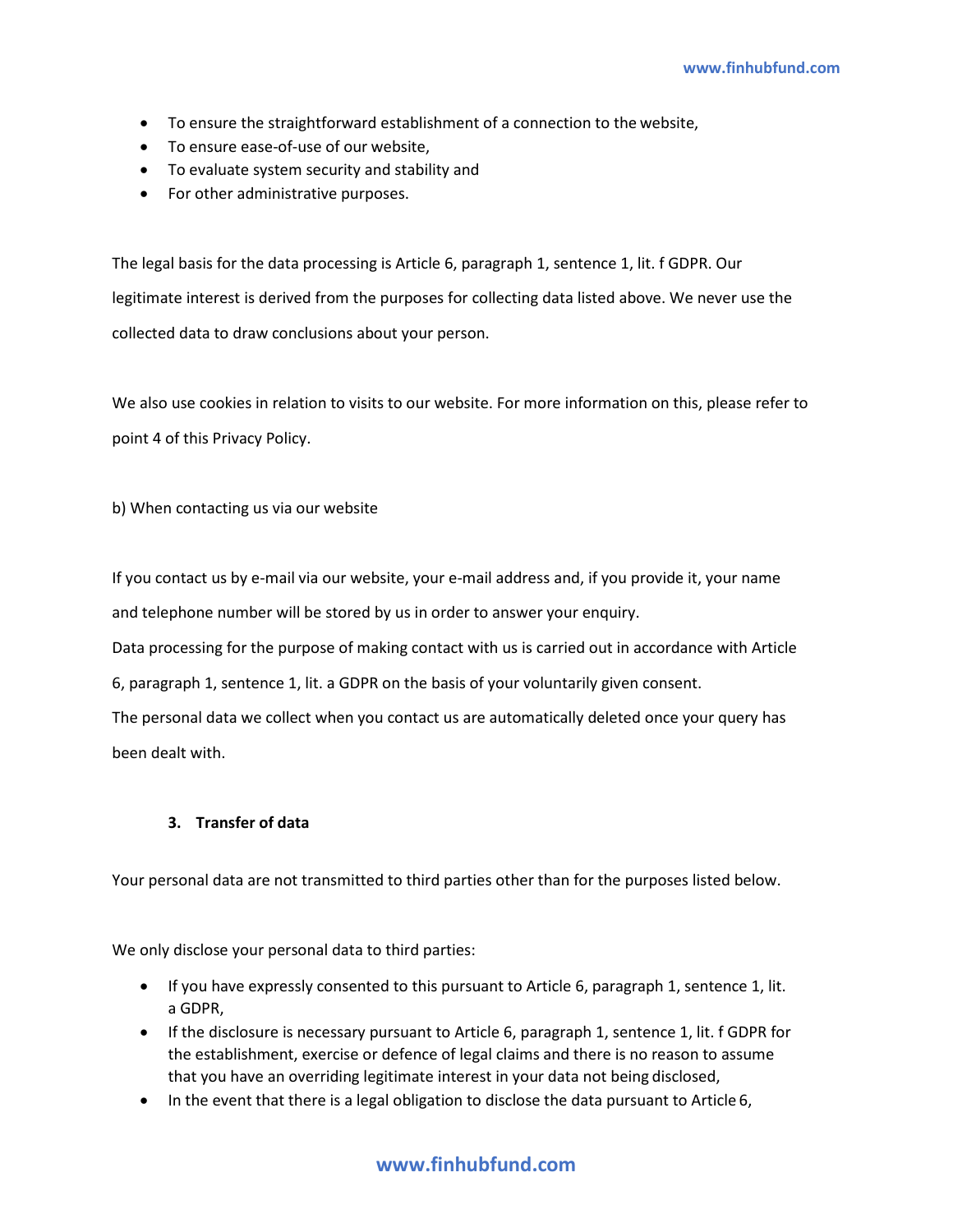paragraph 1, sentence 1, lit. c GDPR and

• If this is legally permitted and required pursuant to Article 6, paragraph 1, sentence 1, lit. b GDPR for the handling of contractual relationships with you.

To some extent, we use external service providers to process your data. We have carefully selected these and commissioned them in writing. They are bound by our instructions and are regularly checked by us. These service providers will not pass this data on to third parties. All our service providers are located within the EU/EEA, data transfer to third countries does not take place.

#### **4. Cookies**

We use cookies on our website. Cookies are small files automatically created by your browser and stored on your end device (laptop, tablet, smartphone, etc.) when you visit our website. Cookies do not cause any damage to your end device and do not contain viruses, Trojans or other malware.

Cookies contain information created in each case in connection with the specific end device used. However, this does not mean that we can thereby identify you directly.

On the one hand, cookies are used to make our website more user friendly for you. That is why we use "session cookies" to recognise that you have already previously visited certain pages of our website. These are automatically deleted after you leave our website.

In addition to this, we use temporary cookies that are stored on your end device for a particular period of time, also with the aim of making the website more user friendly. If you return to our website in order to avail of our services, it is automatically recognised that you have visited us before and your inputs and settings are remembered so that you do not need to enter these again.

The data processed through cookies are necessary for the specified purposes of the legitimate interests pursued by ourselves and third parties pursuant to Article 6, paragraph 1, sentence 1, lit. f GDPR.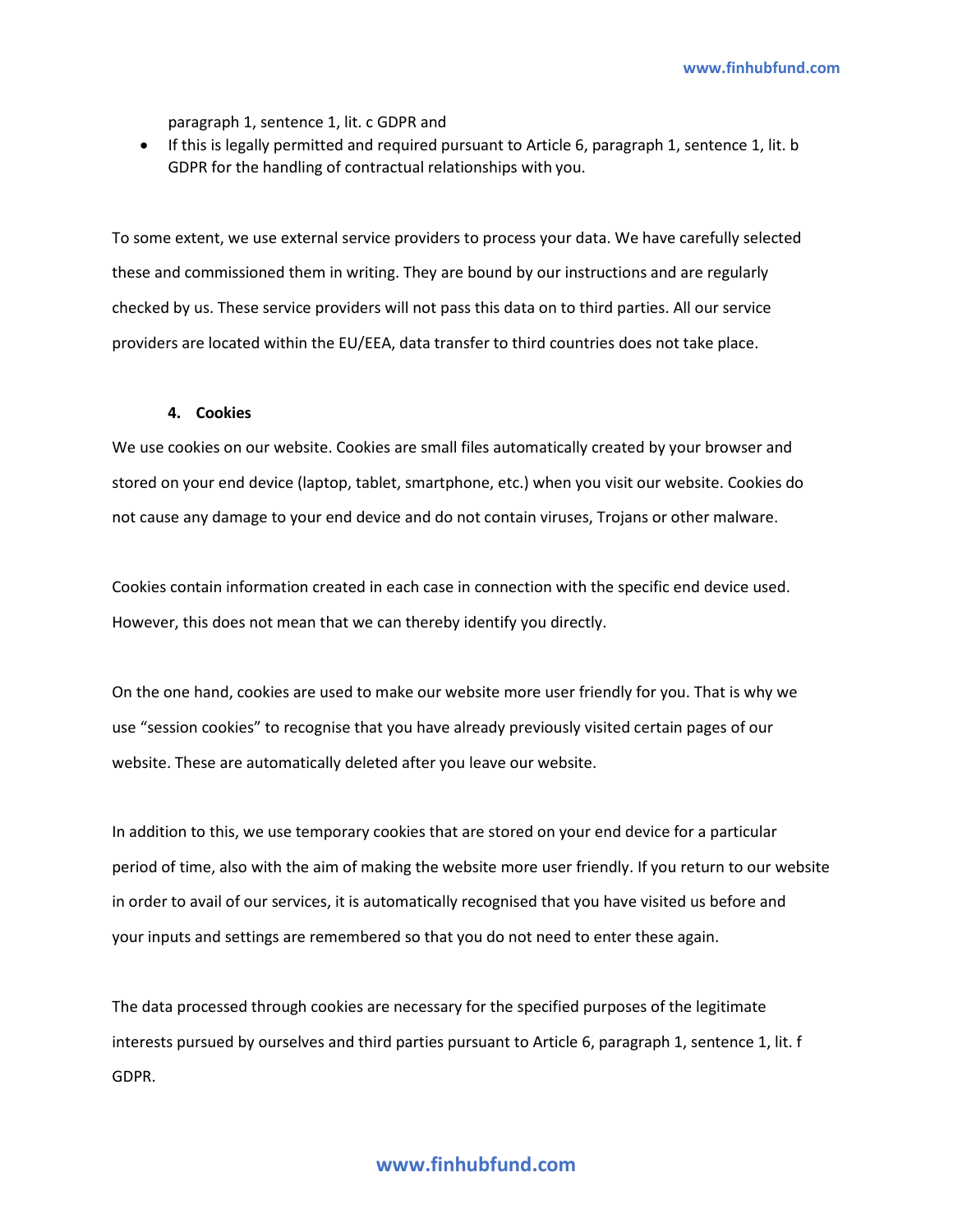**[www.finhubfund.com](http://www.finhubfund.com/)**

Most browsers automatically accept cookies. However, you can configure your browser to not store cookies on your computer or always inform you before a new cookie is placed. If you fully disable cookies, however, you may not be able to use all of the features of our website.

#### **5. Links to social media sites**

We have our own social media pages with third-party providers that can be accessed via links from this website. By using these links, you are taken to the respective websites of the third-party providers (Twitter, LinkedIn) and can also share our content. No data are transferred in this connection when you access our website. As soon as you access the site of a third-party provider, you are within the area of responsibility of the respective third-party provider, which means their Privacy Policy and declarations on data use apply. We have no control over these, however we recommend in order to avoid any unnecessary data disclosure that you log out from the respective third-party provider before using such a link so that the third-party provider cannot potentially create usage profiles simply from the use of the link. We have deliberately used links only and not additional plug-ins from the third-party providers in order to protect your data.

#### **6. Rights of data subjects**

You have the right:

• pursuant to Article 15 GDPR to request information about the personal data concerning you being processed by us. In particular, you may request information about thepurposes of the processing, the category of personal data concerned, the categories of recipients to whom your data have been or will be disclosed, the envisaged period for which the data will be stored, the existence of the right to request rectification, erasure or restriction of processing or to object to it, the right to lodge a complaint and the source of your data, where it was not collected by us, as well as the existence of automated decision-making, including profiling, and any other meaningful information about such details;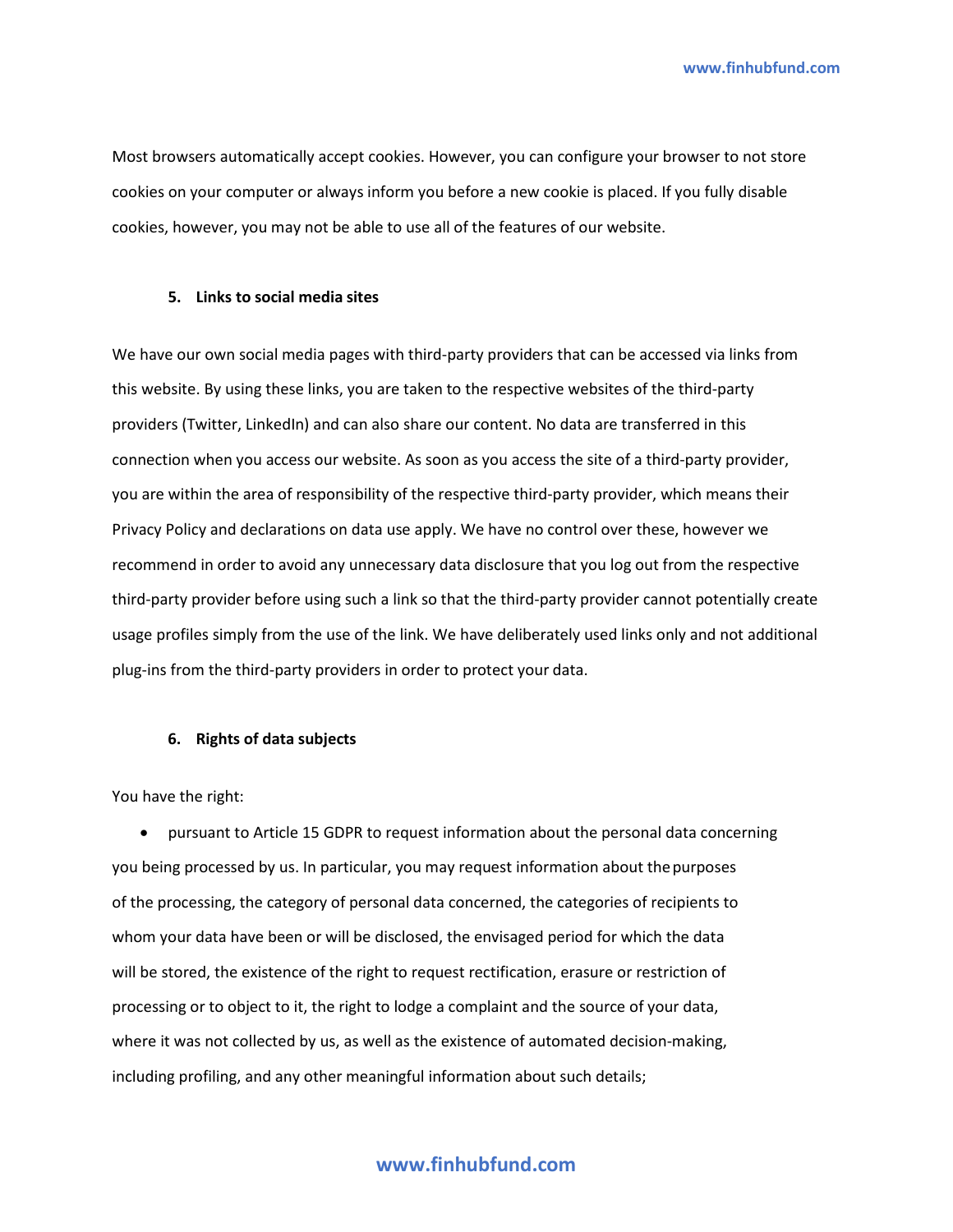• pursuant to Article 16 GDPR to request without undue delay the rectification of inaccurate personal data concerning you stored by us or to have incomplete personal data completed;

• pursuant to Article 17 GDPR to request erasure of personal data concerning you stored by us unless the processing is necessary for exercising the right of freedom of expression and information, for compliance with a legal obligation, for reasons of public interest or for the establishment, exercise or defence of legal claims;

• pursuant to Article 18 GDPR to request restriction of processing of personal data concerning you in cases where you contest the accuracy of the data, where the processing is unlawful but you oppose the erasure and where we no longer need the data but you still require them to establish, exercise or defend legal claims or where you have objected to processing pursuant to Article 21 GDPR;

• pursuant to Article 20 GDPR to obtain personal data concerning you which you have provided to us in a structured, commonly used and machine-readable format or to request that it be transmitted to another controller;

• pursuant to Article 7, paragraph 3 GDPR to withdraw your consent at any time. As a result of this, we will no longer be able to carry out the data processing that was based upon this consent in the future and

• pursuant to Article 77 GDPR to lodge a complaint with a supervisory authority. Generally, you can contact the supervisory authority for your habitual residence, place of work or our registered office in this regard.

#### **7. Right to object**

If your personal data are processed on the basis of legitimate interests pursuant to Article 6, paragraph 1, sentence 1, lit. f GDPR, you have the right pursuant to Article 21 GDPR to object to personal data concerning you being processed on grounds relating to your particular situation or if the objection relates to direct marketing. In the case of the latter, you have a general right to object which will be implemented by us without any reference to a particular situation.